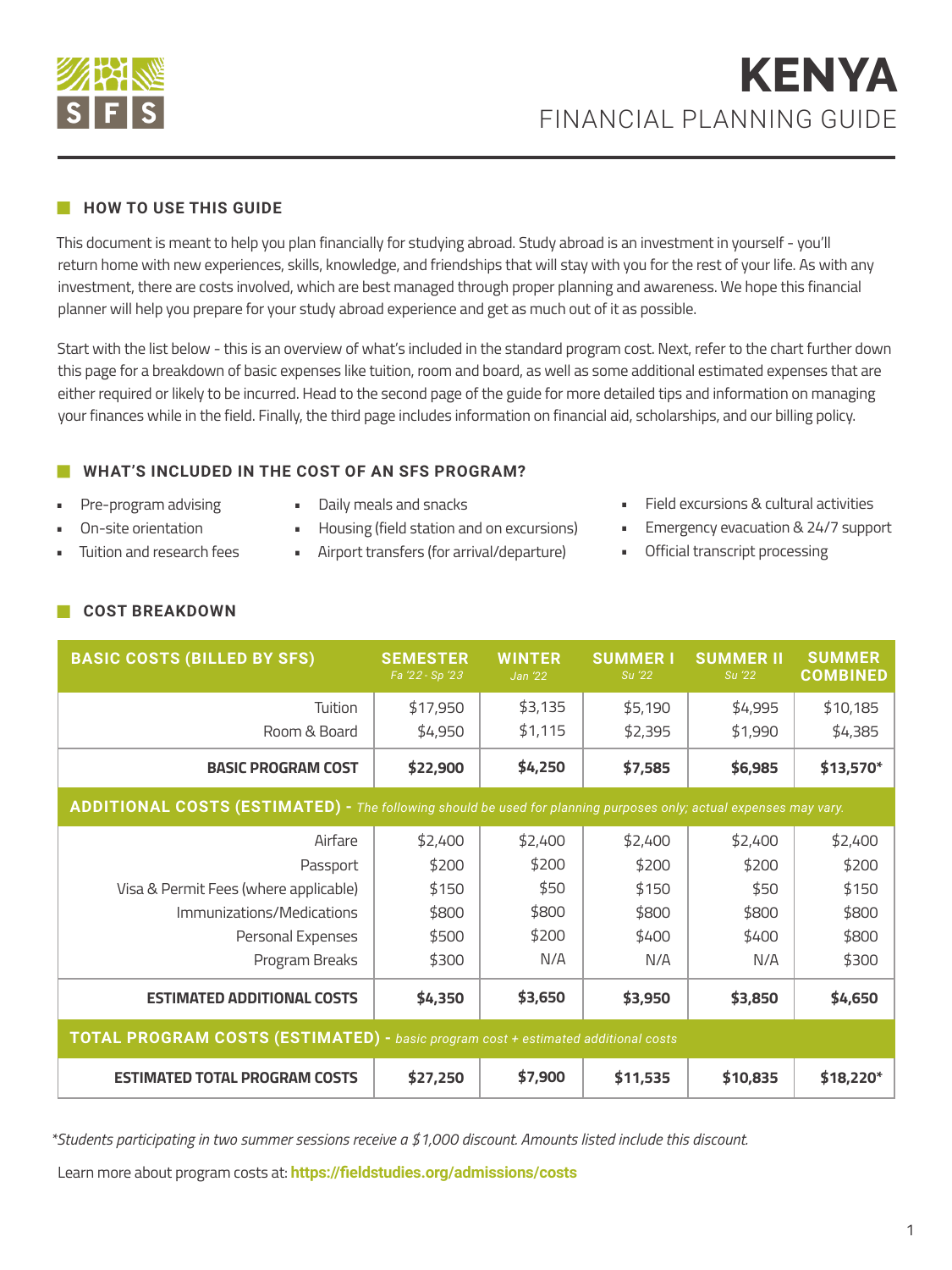## **FINANCES IN THE FIELD**

#### **LOCAL CURRENCY:** Kenyan Shilling (KES)

**PREFERRED MEDIUM OF EXCHANGE:** Kenya is predominantly a cash-based economy. You will not use your debit or credit cards to make purchases except at some lodges or souvenir shops. You should still travel with a debit and credit card so you can withdraw more cash and in case of emergencies.

If you have a credit card other than Visa or MasterCard, check with the issuer before departure to see what services they have available in Central and East Africa. American Express is not easily accepted in Kenya (or Tanzania), and only a few banks have ATM machines that will accept MasterCard and Visa cards with a pin numbers (although for use as a credit card these two are relatively well-accepted).

**UPON ARRIVAL:** We recommend bringing \$200 USD cash with you upon arrival. Make sure the bills you bring are the new multicolored type with the larger numbers and larger pictures of presidents on them (printed in 2006 or more recent), as the old ones are no longer accepted by the banks or money change offices. \$50 and \$100 bills get the best exchange rate. We advise against exchanging money at the airport, as the exchange rates are not optimal. There will be many opportunities to exchange your US dollars for Kenyan and Tanzanian shillings while at the SFS Center.

**ATM ACCESS:** Students should bring an ATM card to withdraw more cash when possible – there are ATMs in Kimana and Oloitoktok. An ATM card or credit card with pin code (preferably Visa) are the best options.

**PROGRAM-SPECIFIC TIPS/REMINDERS:** Virtually all your needs are taken care of while you are at the SFS Center, but there are a few additional expenses and a variety of personal expenditures that you may make at your discretion. Souvenirs (including group t-shirt), postcards, postage, sodas, and meals in restaurants are the most common expenses. There is a duka (store) at the Center that sells soft drinks, candy bars, books, stickers, postcards, and postage (approximately \$1.00 for each letter to the USA). The duka is generally open daily for a short period of time each day during lunch and dinner. Expect to buy a few meals while on the road during expeditions and day trips, and while visiting nearby towns on days off. Meals cost between \$2 and \$10. Occasionally, on expedition, an optional buffet lunch may be arranged at a safari lodge which will cost \$15-\$25. Non-program days in Kenya include activities that generally cost between \$10 and \$30 USD.

**CREDIT CARD REQUIRED:** All students are required to bring a credit card with a limit of at least \$3,000 in case of emergencies. MasterCard and Visa are the most commonly accepted cards internationally.

#### **TALK TO YOUR BANK:**

- Be sure to notify your bank(s) and credit card companies that you will be travelling internationally. Be specific and include all locations where you will travel, including layovers!
- Ask your bank about whether or not they will charge you international fees when using your debit/credit card. If they do, you might consider using a bank that does not, if you plan to use your card often throughout the program.

**SAFE:** We have a small safe on-site, only accessible by SFS staff, where student valuables (passports, cash) can be secured.

#### **TRAVEL SPENDING TIPS:**

- Given the unreliability of ATMs, it is recommended to use a credit or debit card for higher-priced items (such as souvenirs) whenever possible so that your cash lasts longer.
- Plan to carry a mix of denominations, smaller denominations are often most widely accepted.
- Travel with cash in excellent condition, meaning clean, unwrinkled, unmarked, and with no tears.
- Personal checks are not accepted internationally.
- Since you will not have consistent access to an ATM, it is recommended to withdraw larger sums at a time so that you can have a supply on hand for a few weeks at a time.